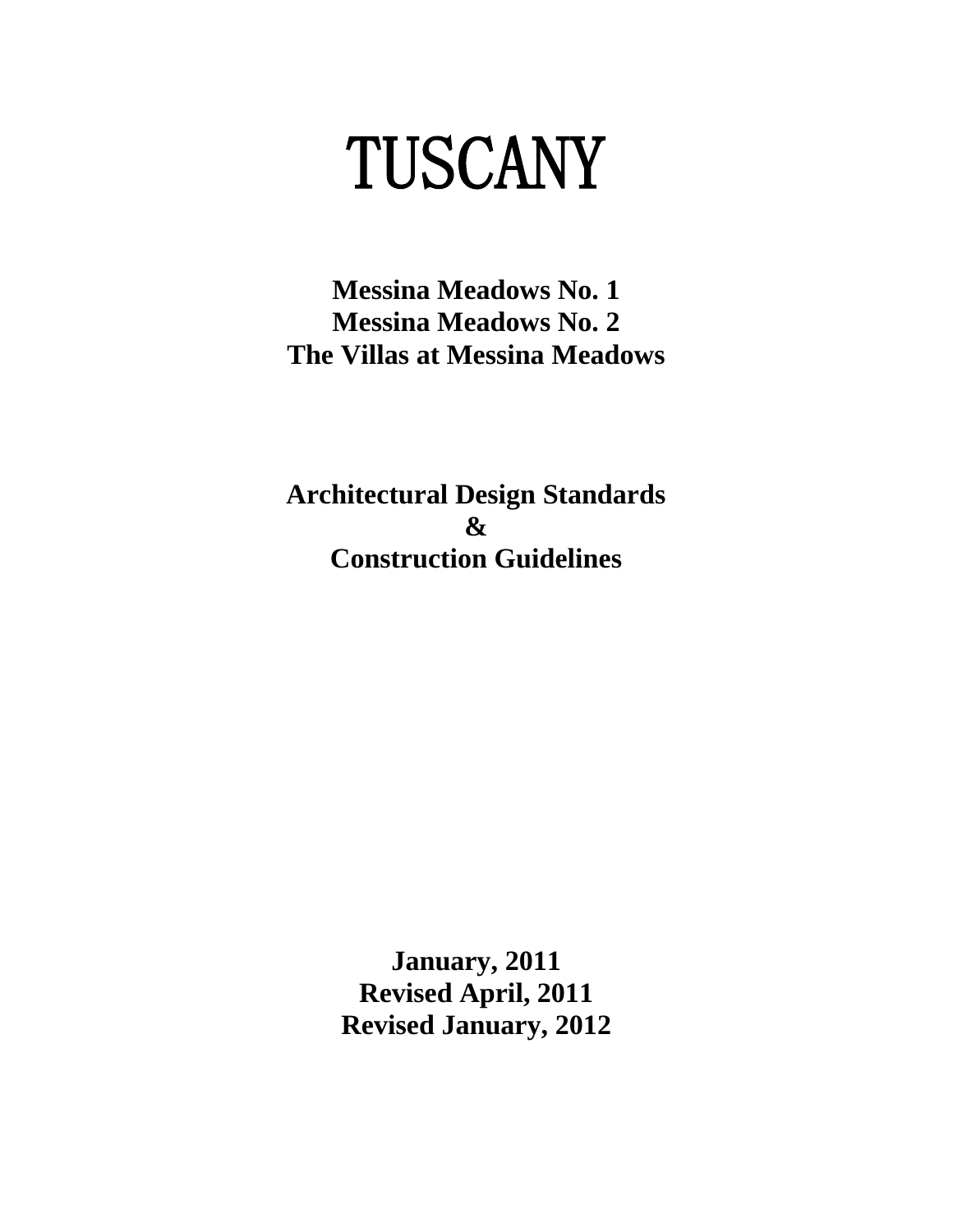The Architectural Design Standards and Construction Guidelines, as contained herein, are to be used as guidelines for the owner and builder in preparing plans and specifications for any proposed construction or improvement in Tuscany and for maintaining an orderly construction environment. These guidelines are used by the Architectural Control Committee (ACC) in conjunction with the Master Declaration of Covenants, Conditions, Restrictions, and Easements (CC&R's). Tuscany will be comprised of several individual areas or neighborhoods, each of which may have similar but varying requirements. The ACC reserves the right to grant variances or modify these standards as it deems appropriate.

# **I. Submittals Required for Architectural Control Committee Approval:**

All submittals required for Architectural Control Committee review and approval shall be accompanied by the submittal form adopted by the ACC. The following items shall be submitted to the Architectural Control Committee for approval. The ACC may request additional material to be submitted at its discretion:

- Site plan showing the lot boundary and the proposed location of all improvements, including all structures, driveways, sidewalks, fences, outdoor lighting, etc. Show all easements and proposed setbacks. Indicate the proposed grading and drainage away from the proposed residence and adjacent lots.
- Floor plans designating the square feet per floor and total finished square feet (exclusive of garages, covered patios, storage areas, etc.)
- Elevations depicting front, rear and side elevations including proposed material finish descriptions.
- Specifications describing the materials and finishes proposed for both interior and exterior construction.
- Landscape plan showing proposed landscape layout, including legend of plant types and sizes.
- Colors proposed for all exterior finishes, including paint colors, brick, stone, and stucco finishes. Exterior colors shall be selected from the ACC approved list of exterior colors.

All submittals and inquiries will be made to:

Tuscany Architectural Control Committee c/o Brighton Corporation 12601 W. Explorer Drive Suite 200 Boise, Idaho 83713 Telephone: 378-4000; Fax: 377-8962

The drainage swale deposit collected at lot closings in the amount of \$2,000 will be deposited by the applicant or buyer, the purpose of which is to assure completion of the improvements. The deposit will be refunded upon the timely completion of all required improvements, including drainage swales, as approved by ACHD and the ACC, in the six month timeframe required in the Lot Purchase Agreement, except as otherwise noted. If the improvements are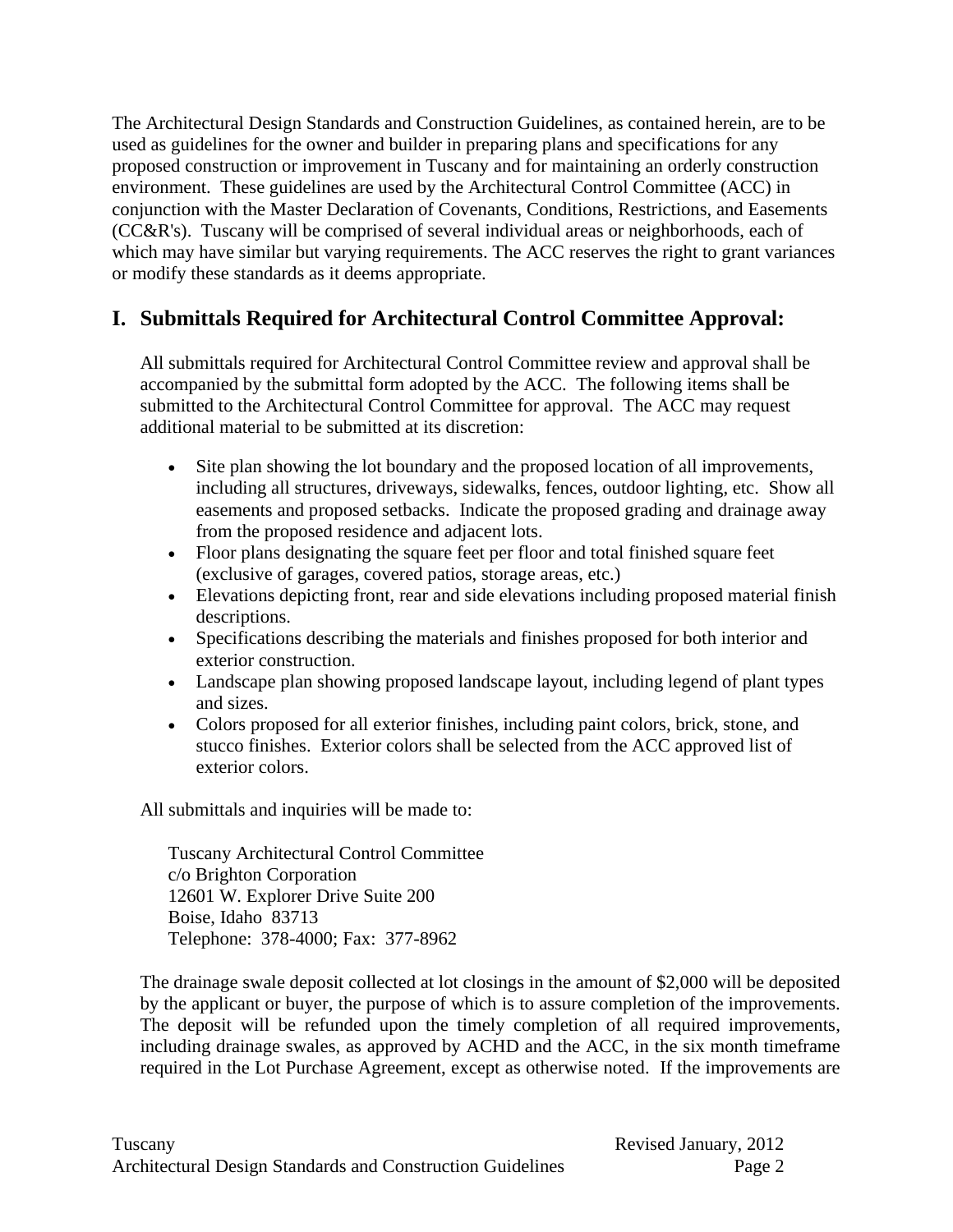not timely completed, the ACC may use the deposits to complete or correct any improvements.

Requests for refunds of completion deposits must be made within 60 days of completion of the home, including landscaping, otherwise they shall be considered forfeited. The Association may use forfeited deposits for any purpose, which may include but is not limited to, or required, to complete or correct improvements.

Prior to the commencement of construction, the Owner or Builder shall obtain written approval of the proposed improvements from the Architectural Control Committee. Such approval may be conditioned upon submittal and approval of the landscape plan and the exterior colors. If construction is commenced prior to such conditional approval or landscaping is not completed in a timely manner as required by the CC&R's and the Architectural Design Standards and Construction Guidelines, the Owner, Applicant, or Builder may be subject to a \$500 penalty to be withheld from the Architectural Control Committee Review and Inspection fee to the Tuscany Owners Association. Such penalty shall not relieve the applicant from complying with all requirements of the CC&R's or the Architectural Design Standards and Construction Guidelines as contained herein.

# **II. Design Standard**

#### **A. Minimum Square Feet:**

#### Messina Meadows 1 – A **and** Messina Meadows 2:

All homes shall have a minimum of 1,400 square feet of finished space exclusive of basements, garages, storage rooms, covered patios, etc.

#### Messina Meadows 1 – B (*The Villas at Messina Meadows*):

All homes shall have a minimum of 1,200 square feet of finished space exclusive of basements, garages, storage rooms, covered patios, etc.

#### Messina Meadows  $1 - C$  and D:

All homes shall have a minimum of 2,000 square feet of finished space exclusive of basements, garages, storage rooms, covered patios, etc.

The ACC may require additional square feet of finish space depending on compatibility with existing homes or otherwise at its discretion.

#### **B. Exterior Elevations:**

Exterior elevations shall be evaluated on the overall character, depth, and balance of the design. The use of boxed out windows, dormer windows, covered entries, and other significant jogs in exterior walls are encouraged. Large expanses of flat, unbroken surfaces are discouraged. Double gables over the entire width of a 3-car garage are discouraged. Stacked rooms over garages shall incorporate a change in the front plane of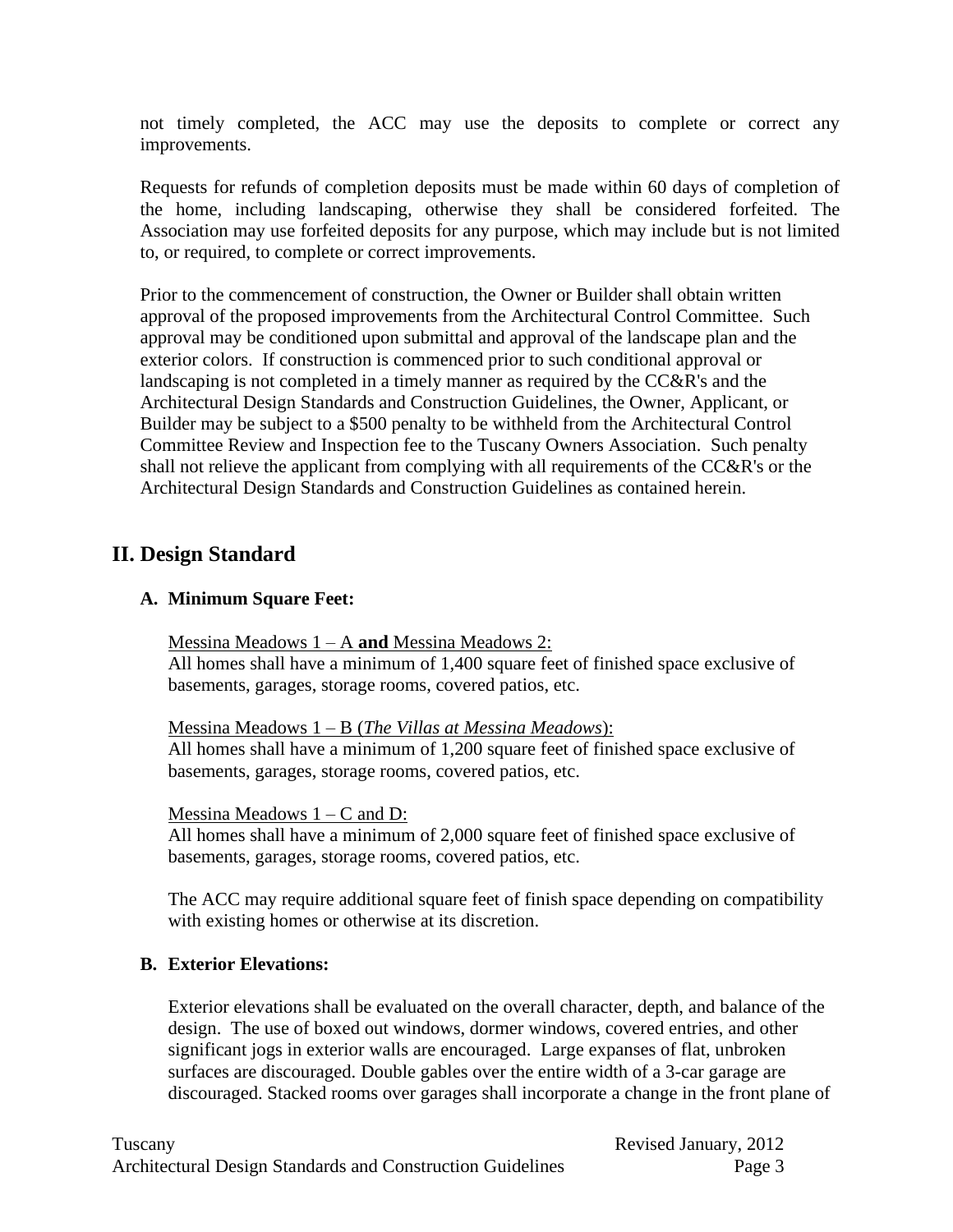the garage to avoid large, unbroken vertical surfaces. Where siding is used, batten boards or trim shall be located as inconspicuously and as symmetrically as possible.

Unless otherwise approved by the ACC as compatible with a particular architectural design or style, the minimum pitch for roofs, excluding roofs at porches and deck covers, shall be 6:12. Steeper front-to-back roof pitches may be required on shorter roof spans if needed to provide greater street presence. Broken roof lines are encouraged and required. Mixing of differing roof pitches on the same elevation is discouraged. Roof vents and other ventilation pipes shall be located on the rear elevation except where impractical, shall be painted to match or blend with the roof color, and shall otherwise be installed in an inconspicuous location and manner.

Low-profile roofs with predominant pitch of 4/12 or 5/12 must have significant architectural details that are common in classical architecture, such as:

- Heavier stacked fascia minimum  $12$ "; and/or
- Corbels, exposed rafters or other details that are true to this style

Transitional two-story or 1-1/2 story homes may be located on corner lots provided that the single-story portion of the home is located adjacent to the corner or side street and is approved by the ACC.

Two-story homes are prohibited on homesites backing up to main arterial streets, unless the rear elevation has a single story appearance.

#### **C. Exterior Finishes and Colors:**

#### **1. Brick, Stone, or Stucco:**

Minimum 20% of exterior brick, stone, masonry or stucco is required on front elevation of sided home with all corners wrapped minimum of 2 feet. Stucco-faced homes or 100% stucco and will require additional accents such as additional banding and related architectural accents.

Subject to compatibility with the overall architectural style and design, all homes, except as noted below, shall be required to incorporate brick, stone, or stucco in the exterior finish. Architectural and aesthetic balance shall be a primary concern in determining how much brick or stone will be required. In most cases, brick or stone will be required to wrap the corners a minimum of 24". Brick and stone colors shall be compatible with the exterior paint colors selected and approved by the ACC. Darker brick shades are encouraged. 2-tone stucco, and white or gray brick are not permitted.

The requirement for the use of brick, stone, or stucco on the exterior elevation may be waived for homes with Colonial, Craftsman or other design influences that do not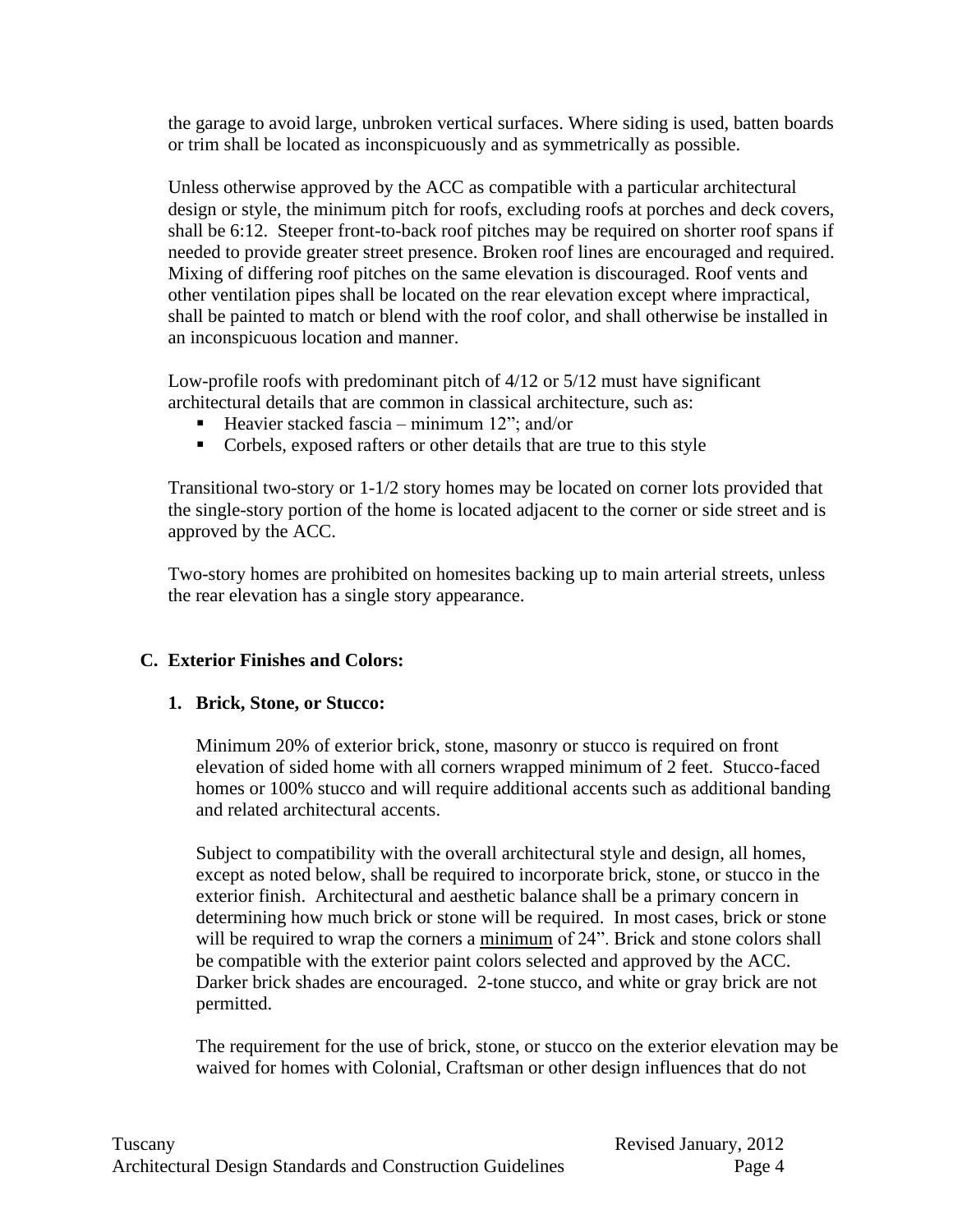lend themselves to the incorporation of those materials. The ACC may require upgraded siding, additional landscaping, or other design elements at its discretion.

#### **2. Siding:**

8" true lap, cottage lap, cedar shake or board and batten. Other types of siding not contemplated herein are subject to written approval by the ACC. Steel, aluminum, or vinyl siding are prohibited.

Stucco exterior shall incorporate appropriate articulation, such as 6" trim around windows, 12" intermediate horizontal bands at 2-story elements, belly bands, frieze boards, etc.

#### **3. Solar Panels**

Solar panels must be approved by ACC prior to installation. If approved, they shall be commercially manufactured and well maintained. Solar panels shall not be visible from the front elevation of the home. The color of solar panels shall be black to match the existing roof and shall be recess mounted (flush) into the roof structure with no visible piping.

#### **4. Exterior Paint Colors**

Exterior wall colors and trim colors must be selected for their harmony with each other and the overall aesthetic goals of Tuscany. Rain gutters and downspouts shall be painted to match the color of the surface to which they are attached.

Exterior colors of earth tones, warm tones or grays shall be required for the body of the house. Bright, bold or very dark colors (i.e. blue, red, yellow) shall not be allowed.

**See attached Exhibit – Approved Stucco Colors.** 2-toned stucco are generally not allowed. In certain circumstances where 2-tone stucco may be allowed, a subtle, lighter shade may be considered.

#### **5. Roof**

Roofs shall be 30-year or better architectural asphalt shingles. Color shall be **Weathered Wood**. Other roofing materials or colors are subject to written ACC approval.

#### **6. Rain Gutters**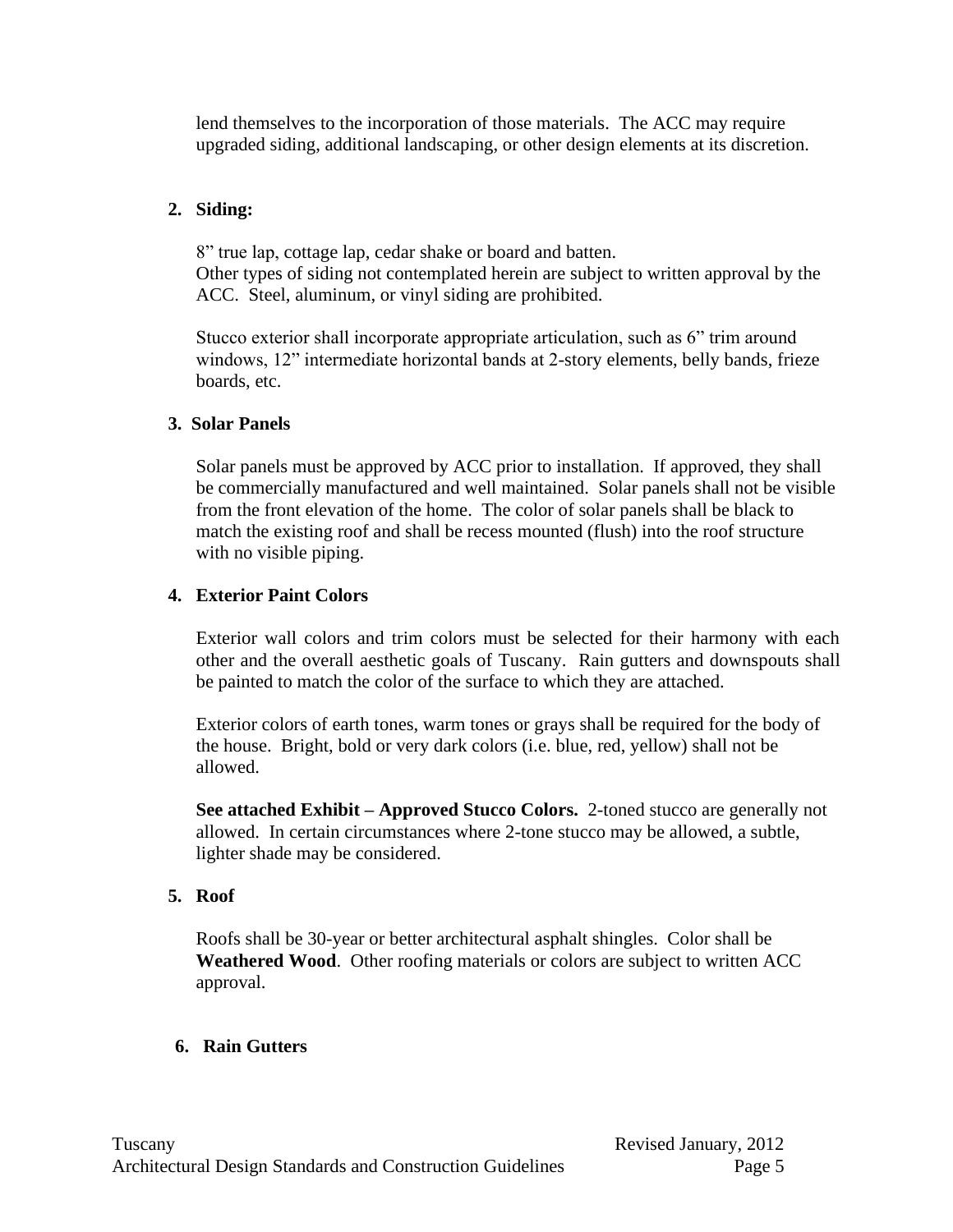Rain gutters are required throughout, shall be continuous, and shall be painted to match the color of the surface to which they are attached.

#### **7. Fascia Trim**

Roof fascia shall be a minimum of 8" width. Certain architectural styles may require wider fascia. Gables shall incorporate stacked trim detailing.

### 8. **Architectural Detail/Accents**

Special attention should be paid to architectural details. Proper proportioning of elements will be considered. Decorative wood applications such as columns, corbels, crown, dentil molding and heavy window trim are *required*. Dormers, gables, bayed windows, and porches are encouraged.

# **9. Chimneys**

Chimneys may be restricted for size and location. All full height chimneys shall have an architectural metal chimney cap that fully encloses the chimney pipes and painted as approved by the ACC.

#### **D. Garages, Driveways and Sidewalks**

#### Messina Meadows 1 – A **and** Messina Meadows 2:

2-car garage minimum. Colored stamped concrete sidewalks with accents on driveway optional.

Messina Meadows 1 – B (*The Villas at Messina Meadows*): 2-car garage minimum. Colored stamped concrete sidewalks with accents on driveway optional.

Messina Meadows  $1 - C$  and D:

3-car garage minimum. 3 bay openings – 5 car maximum. Colored stamped concrete sidewalks with accents on driveway optional.

Driveways shall not extend more than one foot past the edge of the garage doors and shall be minimized at the curb where practical to provide additional space for landscaping.

Although RV garages are not prohibited, plans submitted with RV garages will be subjected to a more detailed review process and may be denied by ACC. Architectural review will be subjective and in the sole discretion of the ACC. The ACC review will consider:

- Setback from the street and the rest of the house
- How prominent the garage door appears. The intent is to minimize the impact as much as possible
- How well the roof structure blends with the rest of the house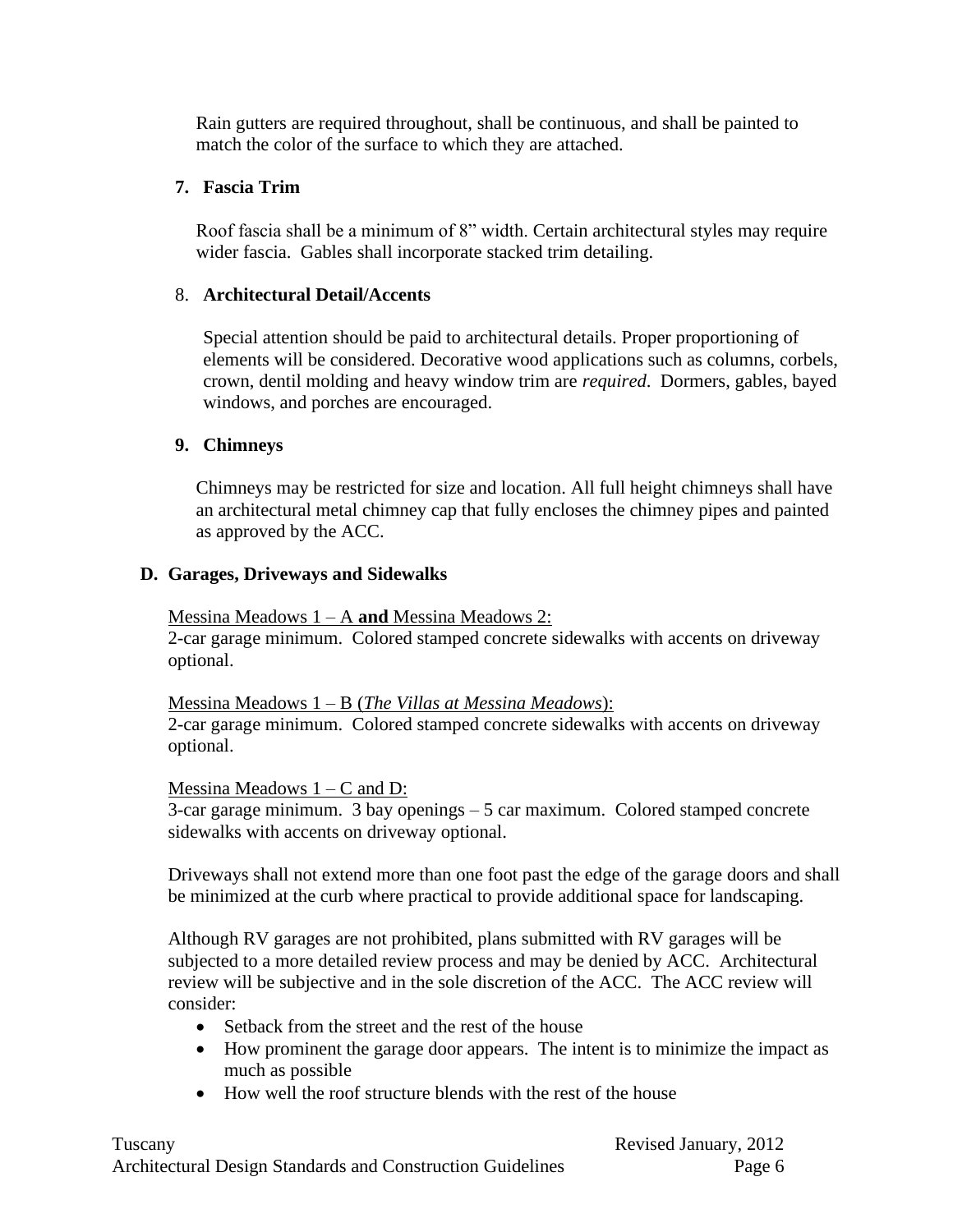Interiors of garages shall be sheetrocked, taped, sanded and painted or sheetrocked, taped, sanded and textured. Wood trim around doors and windows shall be painted.

# **E. Detached Storage Facilities:**

All vehicles, trailers, tools, and equipment shall be screened from view or placed in enclosed structures. A maximum of one (1) detached storage facility, such as storage shed, shall be of the same construction, finish, and color as proposed and approved for the house. Size and location may be restricted. Any such structure shall be placed in a location approved by the ACC and may not back to wrought iron fencing. Depending on location, additional landscaping may also be required. Metal storage sheds or other dissimilar structures are prohibited.

The ACC encourages the storage boats, RV's, camp trailers and other similar vehicles or trailers to be stored in offsite storage facilities.

#### **F. Fences:**

The Master Declaration of Covenants, Conditions, Restrictions and Easements (CC&R's) provides that the Architectural Control Committee may promulgate ACC Rules or Standards relating to the construction of improvements within the Tuscany Subdivision. Without proper design, construction, and maintenance standards, perimeter fencing can often present a hodgepodge look, which can rapidly deteriorate and degrade the character of the neighborhood.

The type, design, material and finish of all privacy fences shall be as specified in the ACC Rules/ACC Standards, it being the intent of the Grantor that all such privacy fencing shall present, to the extent reasonably practicable, a uniform appearance throughout the Property.

Prior to the construction of any fence, plans shall be submitted to and approved in writing by the ACC. The submittal shall include a site plan showing the location of fencing proposed, including setback dimensions, and shall designate the type and height of fence proposed.

Depending on location, ACC may require an on-site inspection prior to fence construction.

# **1. Vinyl Fencing**

Privacy fencing will be Taupe Vinyl and shall be maintained by the Owner in good repair.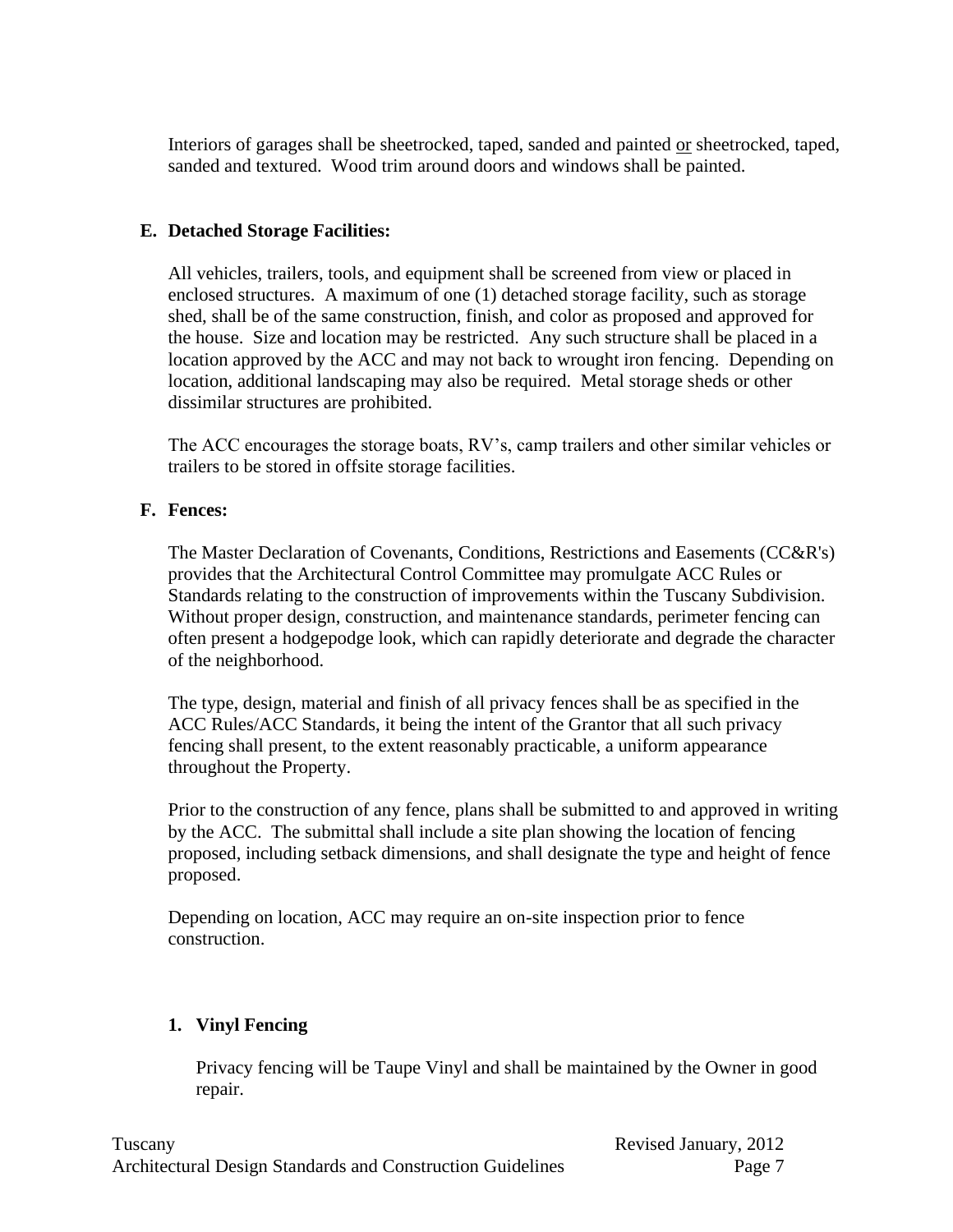#### **2. Wrought Iron Fencing**

Wrought iron fencing shall be be black.

#### **3. Masonry Fencing**

The ACC has not adopted any standard designs for masonry fencing. The Owner or Builder shall submit plans and specifications for any proposed masonry fencing to the ACC for approval. Courtyard walls constructed of brick, stone, stucco, or other materials matching the approved exterior finish of the house and not exceeding 3 feet in height may be allowed in front yards with written ACC approval of location, design and materials.

#### **4. Fencing Restrictions**

#### **a. Fencing Adjacent to Parks, Pathways, and Street Buffer Landscaping**

Fences constructed adjacent to parks, pathways, and street buffer landscaping shall be wrought iron, 4 feet or 6 feet high, unless otherwise approved in writing by the ACC.

#### **b. Fencing Adjacent to Common Area Landscaping**

Fences constructed adjacent to common area landscaping, excluding pocket parks, shall be wrought iron, 4 feet or 6 feet high, unless otherwise approved in writing by the ACC.

NOTE: Where the rear yard of a home opens up to a Common Area, fencing shall be wrought iron across the back property line and continue up side property lines 16' (two 8' sections) before stepping up to 6' vinyl fencing.

#### **c. Fencing for Interior Lot Lines**

Fences constructed on interior lot lines and not adjacent to common area shall be vinyl fencing, 6 feet high, unless otherwise approved in writing by the ACC.

#### **d. Fencing for Corner Homesites**

Corner homesites are allowed vinyl or wrought iron. If vinyl is used, the corner sideyard fencing must be a minimum 10' from the sidewalk. If wrought iron is used, the corner sideyard fencing must be a minimum 4' from the sidewalk.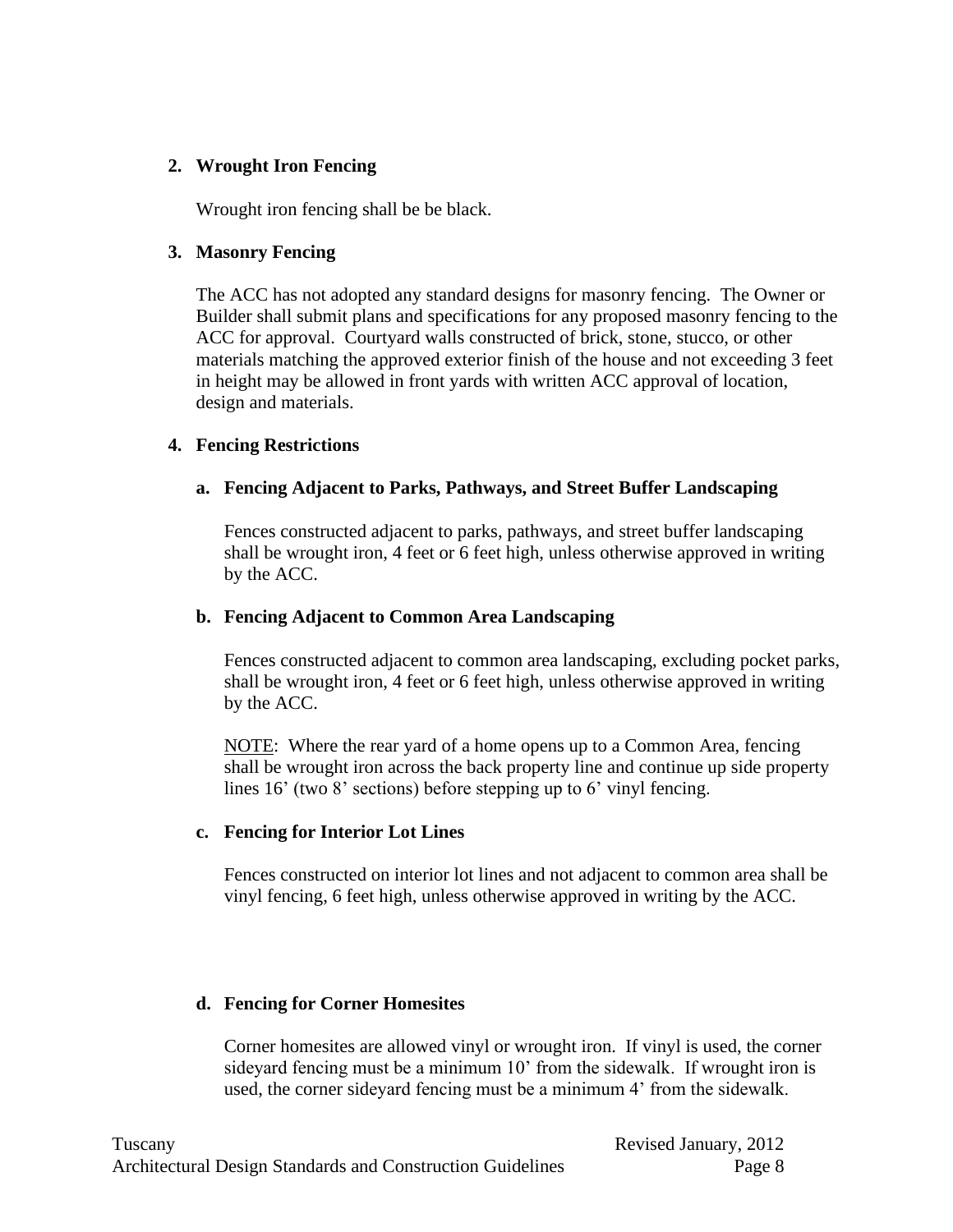#### **e. Height Restrictions**

Vinyl (privacy fencing) shall be 4 feet or 6 feet high, unless otherwise approved by the ACC. Wrought iron shall be 5 feet high.

# **f. Other Requirements**

Wherever possible, adjoining lots shall use common corner posts.

Front fence setbacks shall be a minimum of **2** feet behind the principle setback of the house on each side of the lot.

Transitions in fence height shall be accomplished by stepping, (not angling) the fence top. Where a 4 foot fence abuts a park, pathway, or Common Area Landscaping, fences perpendicular to and tying in to the 4 foot high fence shall remain at 4 feet high for a minimum of 8 feet before stepping up to 6 feet high.

# **5. Dog Runs**

Dog Runs must be approved by ACC prior to installation. Size and location may be restricted. If approved, they shall be commercially manufactured and well maintained.

# **G. Landscaping:**

A landscape plan shall be prepared and submitted to the Architectural Control Committee for approval. Although certain minimum standards have been established, additional landscaping is encouraged and may be required by the ACC. The ACC will consider how the proposed landscaping blends with and promotes the overall aesthetics of the site in conjunction with structures. The use of berms and clustered planting groups such as garden beds with trees, shrubs and flowers will be encouraged.

Exterior mounted utility meters, heat pumps, air conditioners, and other such equipment shall be properly screened from view of the street and surrounding homes by landscaping or fencing.

Landscaping of front and side yards is required to the following minimum standards prior to occupancy. Rear yards shall be sodded or seeded within six (6) months of occupancy.

Except at garden bed locations, sod shall be laid in front and side yards. Rear yards shall be sodded or may be seeded.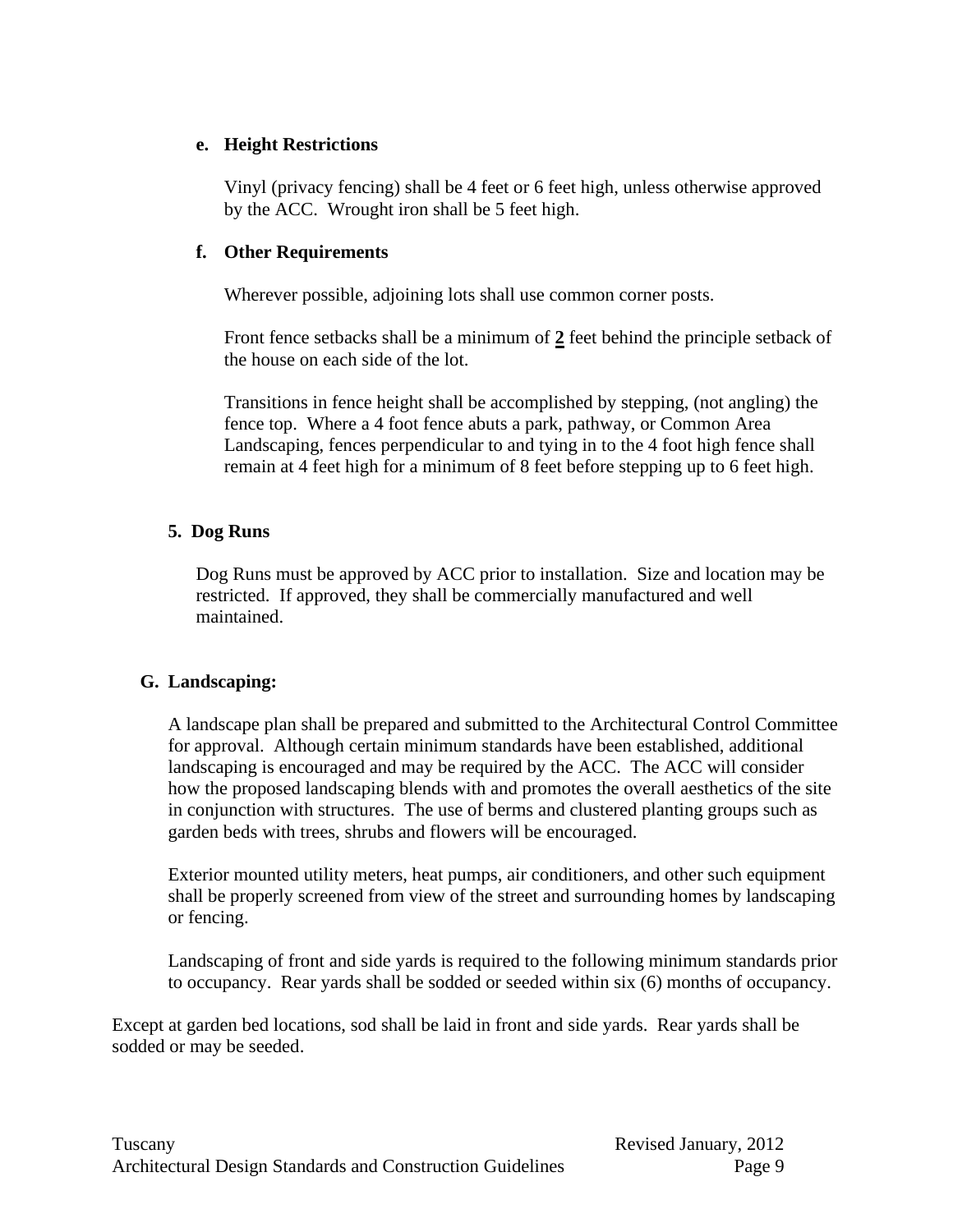Trees and shrubs shall be planted in the front yards and side yards according to the following minimum standards:

Front Yard: Two (2) deciduous trees at least 2" caliper or larger; or one (1) evergreen tree at least 6' high or larger and one (1) deciduous tree of at least 2" caliper. **NOTE: The caliper of a tree is measured at 4-1/2' above the ground.** Three (3) 5-gallon shrubs and five (5) 1-gallon shrubs.

#### **Sprinkler Systems and Landscaping:**

Messina Meadows  $1 - A$ : An automatic underground sprinkler system shall be installed throughout.

Messina Meadows 1 – B (*The Villas at Messina Meadows*): An automatic underground sprinkler system shall be installed throughout.

Messina Meadows  $1 - C$  and D: An automatic underground sprinkler system shall be installed in the front and side yards.

Messina Meadows 2: An automatic underground sprinkler system shall be installed throughout.

Builders and buyers are encouraged to consider bordering yards when formulating a landscape plan and to the extent practical shall blend the improvements with the neighboring yard landscape improvements, including planters and berms.

Variances to the landscape requirements above may be granted in cases such as flag lots or pie shaped lots with narrow street frontages. Extensions for completion of landscaping may be granted when weather conditions hamper landscape construction from December 1 through April 1. Driveway site coverage shall be minimized to provide additional area for landscaping. Gravel pads for parking of vehicles, trailers, etc. are not acceptable.

#### **H. Exterior Lighting**:

In order to maintain a well-lit streetscape and promote neighborhood safety, each home shall provide front yard exterior lighting by one of the following methods:

- A front yard light pole with a 60 watt bulb shall be installed within 10 feet of the front property line. The light shall have a photosensitive switch that automatically activates the light in the evenings. The light pole will be installed in a masonry or stucco base consistent with the exterior material selection for the home.
- A minimum of two wall mounted lights with a 60 watt bulb or canned lighting shall be installed at the front of each home in a location that will provide light to the front yard and adjoining street. The lights shall have photosensitive switches that automatically activate the lights in the evenings.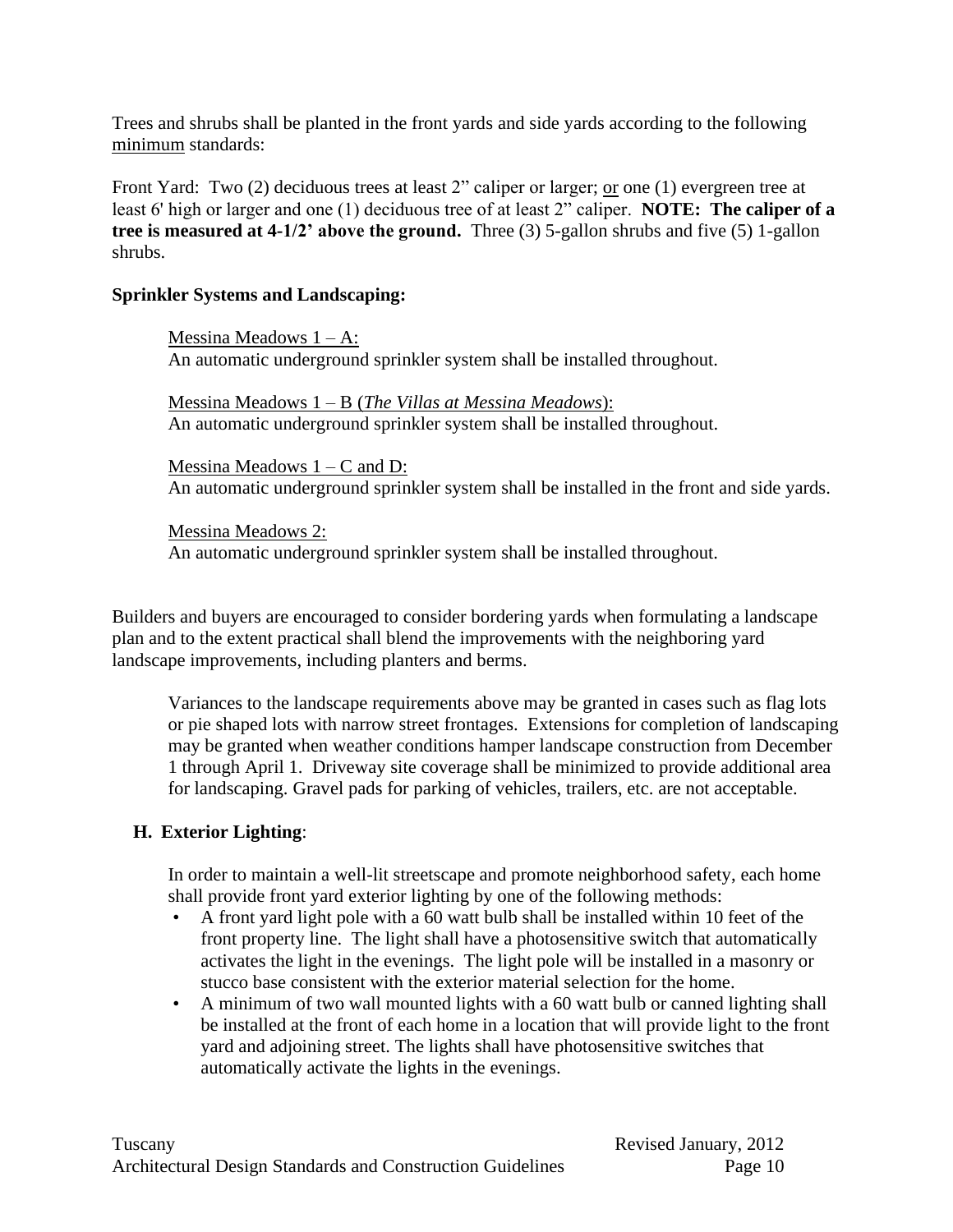Other approved lighting includes normal entrance lights on porches, garages, and other entries to the home providing they do not exceed 100 watts each. High watt fixtures intended for lighting back yard play areas may be permitted with the approval of the ACC. Such fixtures must be mounted in an unobtrusive manner and shall not illuminate neighboring properties and shall not be operated at late hours that causes a nuisance to neighboring property owners.

#### **I. Mailboxes:**

Mailbox clusters, with mailboxes and newspaper receptacles will be provided by the developer. No exceptions or substitutions are permitted unless otherwise approved in writing by the ACC. After installation, the builder or owner shall protect and maintain the mailboxes and newspaper receptacles. Replacement necessitated by damage from whatever source shall be at the expense of the builder or owner.

#### **J. Basketball Equipment:**

Basketball backboards shall not be permitted on the roof or walls of the dwelling. Basketball standards with glass or plexiglass backboards may be installed on fixed poles adjacent to a driveway but are encouraged to be installed in less prominent areas such as rear or side yards. Moveable basketball standards are not permitted in the front yard.

# **III. Construction Guidelines**

# **A. Condition of Lot**

The lot owner or builder shall inspect the lot prior to purchase and construction for condition of all utilities, location of property pins, and general conditions and report any defects or damages to the developer. Unless otherwise notified, all improvements shall be considered in good repair and all damages or deficiencies thereafter shall be the responsibility of the lot owner or builder.

The developer or its engineer will relocate missing property pins or sewer markers that cannot be located by ordinary inspection (including light digging to uncover buried pins or markers) prior to closing or commencement of construction. Resetting property pins or sewer markers after possession or beginning of construction or locating existing property pins and sewer markers will carry a minimum charge of \$100 from the developer.

#### **B. Excavation**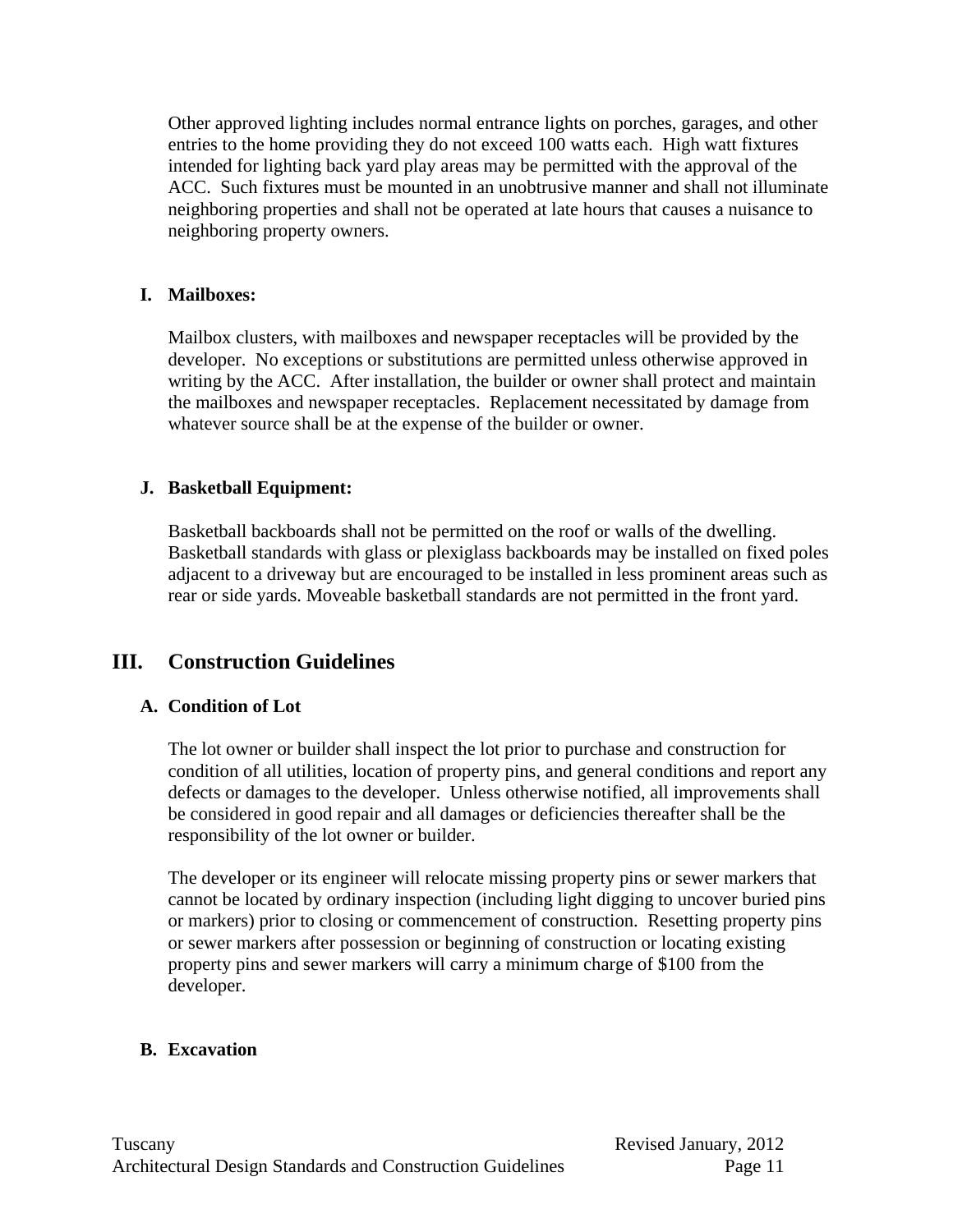Excavators are required to contact Dig Line at 342-1585 prior to commencing excavation on the lot. Lots shall be excavated in a manner that will not adversely impact neighboring lots. Excess dirt shall be removed from the subdivision and may not be deposited or dumped on other lots or vacant ground slated for future development.

#### **C. Elevation of Foundations**

Unless otherwise approved, foundations shall be set a minimum of 18" and a maximum of 24" above the back of curb elevation. Buyer shall take all necessary steps in setting the foundation elevation to ensure that drainage onto neighboring properties will be eliminated. All drainage from buyer's lot will be retained on site or drained into the adjoining street. Buyer shall contact the developer after excavating and setting footings but prior to pouring the foundation for a pre-pour inspection.

#### **D. Construction and Jobsite Maintenance**

Upon commencement of construction, the construction of the improvements shall be diligently pursued in accordance with the ACC approved plans, including all conditions of approval. Construction shall be completed within one hundred eighty (180) days from the date construction commences.

If construction is not completed within 180 days from the date construction commences and builder is not diligently pursuing completion (with no activity on site for 30 days), the ACC/Association shall have the option to require the Owner and/or the builder to return the lot to its original condition within twenty (20) days. If Owner/builder has not returned the lot to its original condition within the timeframe required, the ACC/Association has the right to immediately access the site and return the lot to its original condition at the Owner/builder's expense, for which it may use the completion deposit. Any funds not reimbursed by the completion deposit shall earn interest at the rate of 18% per annum and may be assessed against Owner/builder as a Limited Assessment as contemplated by the CCRs.

Washout of concrete trucks and equipment will be performed outside of the subdivision or in a designated Concrete Washout Area. Developer will determine a location and provide direction to the Concrete Washout Area within Tuscany. Contractors are required to utilize this area to clean concrete trucks, pumpers, or other concrete coated equipment if washed within the subdivision.

Construction shall not begin prior to 7:00 a.m. or continue after sunset; however, during the mid-summer months (June - August), contractors may begin as early as 6:00 a.m. as long as they are sensitive to neighbors and must comply with the local jurisdiction.

**Jobsites shall be tidied up and free of debris each evening and prior to each weekend.** Each builder shall provide a trash bin/dumpster at the jobsite. Jobsite trash or